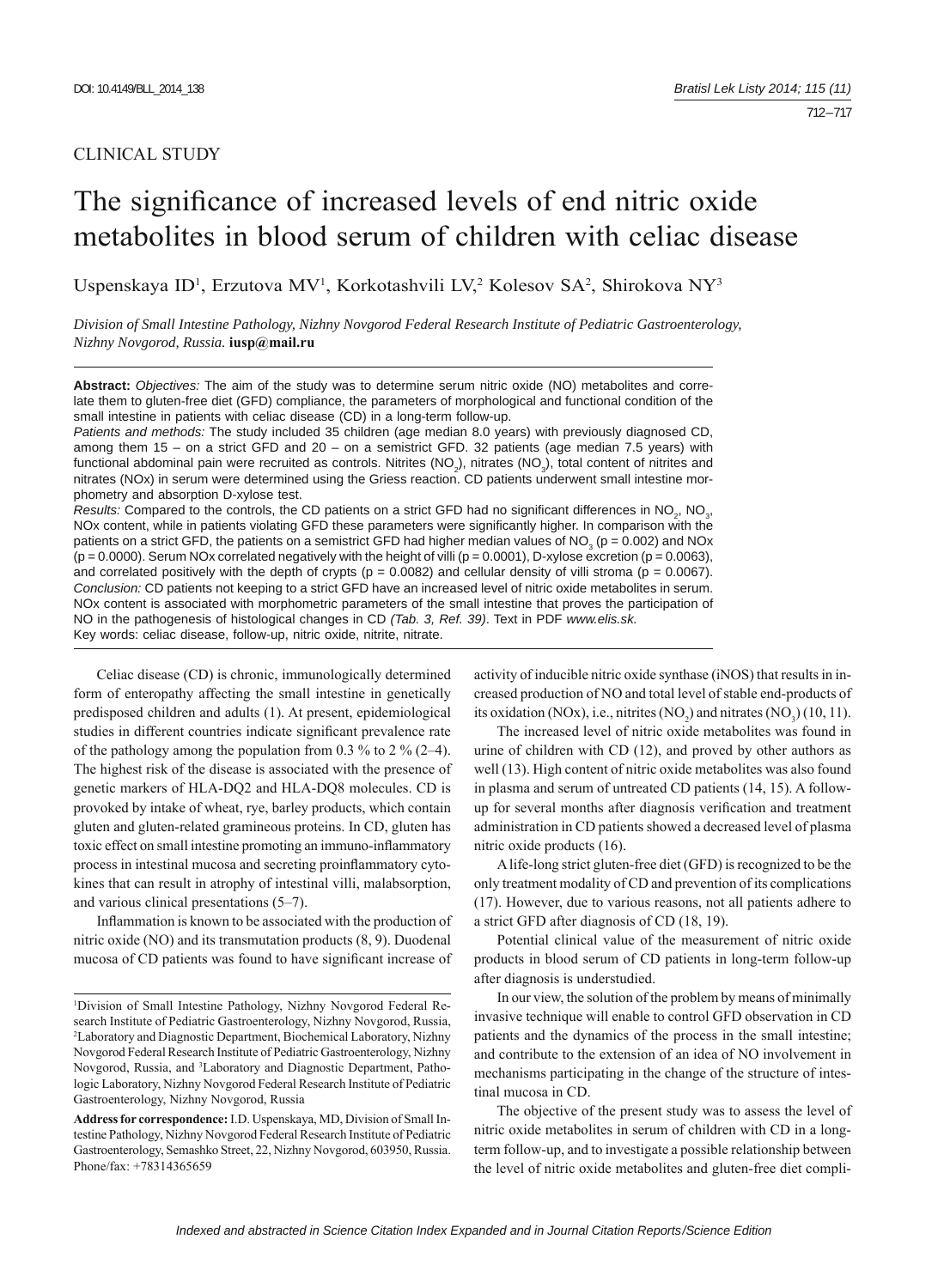ance, the indices of morphological and functional condition of intestinal mucosa.

## **Patients and methods**

We examined 35 children including 10 boys and 25 girls (median age 8.0 years) with classical celiac disease 1.5–14.5 years after CD diagnosis based on revised criteria of the European Society for Pediatric Gastroenterology, Hepatology and Nutrition (20).

Special interviewing showed that 15 (42.9 %) out of 35 patients kept to a strict GFD, and 20 (57.1 %) children partially violated the diet (semistrict GFD).

Inclusion criteria for patients were the following: age from 3 to 17 years, follow-up period from 1.5 years and longer after diagnosis verification, the confirmation of the diagnosis of CD according to previous serological and histological examination prior to GFD prescription, and patient Informed Consent. Exclusion criteria were: age under 3 and over 17 years, a follow-up period less than 1.5 years, untreated CD, the presence of concomitant acute respiratory disease, the lack of an informed consent of patients and their parents.

Control group included 32 children with functional abdominal pain: 12 boys and 20 girls (median age 7.5 years). Patients of both groups (CD group and control group) were comparable by age (p  $= 0.6915$ ) and sex (p = 0.6031).

Blood samples for biochemical study were taken in the morning, after at least 8-hour fasting period, by cubital vein puncture. Serum was received by standard methods. Serum samples were drawn in all examined patients to determine nitric oxide metabolites and other biochemical parameters. Total nitrites and nitrates and nitric oxide content were evaluated by the Greiss reaction,

and nitrates were reduced into nitrites using vanadium chloride. We took nitrite content from total nitric oxide metabolites to determine nitrate concentration. The sum of nitrites and nitrates was measured as an indirect variable of NO production. The results of the analysis were recorded using microplate photometer Multiskan Ascent (Labsystems Oy, Finland) with wavelength of 540 nm (21, 22).

Hemoglobin concentration was measured by hematological analyzer ABX Pentra 60 (HORIBA ABX, France). Serum albumin level was measured using automatic biochemical analyzer CA-180 (FURUNO, Japan).

All patients with CD underwent gastrointestinal endoscopy with target biopsy of mucosa from distal duodenum. The samples were fixed in  $10\%$  neutral formalin, and then embedded in paraffin. cut 5 μm thick, stained by hematoxylin and eosin for the following light microscopy and morphometry. The samples were studied by 2 pathologists with long-term experience in morphometric analysis, who did not know the research topic. Well-oriented biopsy samples were studied by the length of villi, the depth of crypts, the number of intraepithelial lymphocytes (per 100 enterocytes), as well as total cellular density in a square millimeter of lamina propria villi and the space between the crypts using a microscope Nikon Eclipse E400, and quantitative morphometric indices of intestinal mucosa condition were obtained.

To assess intestinal absorption in CD patients we used urinary D-xylose test performed according to standard technique, calculating a fraction of xylose dose excreted in 5 hours in urine. The findings of urinary D-xylose test were expressed in %.

The research was in compliance with local biomedical ethics committee requirements of Nizhny Novgorod Federal Research Institute of Pediatric Gastroenterology developed according to

|                               | Control group<br>$n=32$  | Total CD patients<br>$n=35$ | CD patients          |                       |        |
|-------------------------------|--------------------------|-----------------------------|----------------------|-----------------------|--------|
| Parameters                    |                          |                             | <b>Strict GFD</b>    | Semistrict GFD        | p      |
|                               |                          |                             | $n=15$               | $n=20$                |        |
| Age, years                    | 7.5                      | 8.0                         | 8.0                  | 9.5                   | 0.6915 |
|                               | $(5.75 - 12.0)$          | $(6.0 - 11.0)$              | $(6.0 - 10.5)$       | $(6.0 - 13.0)$        |        |
| Sex (male/female)             | 12/20                    | 10/25                       | 3/12                 | 7/13                  | 0.6031 |
| Blood hemoglobin, g/l         | 134.0                    | 131.0                       | 130.0                | 134                   | 0.5949 |
|                               | $(122.0 - 140.5)$        | $(122.5 - 139.3)$           | $(123.0 - 138.0)$    | $(125.0 - 138.5)$     |        |
| Serum albumin, g/l            | 44.25                    | 43.85                       | 44.50                | 43.55                 | 0.5096 |
|                               | $(40.75 - 45.90)$        | $(41.50 - 46.98)$           | $(40.90 - 47.48)$    | $(42.00 - 46.53)$     |        |
| Villi height, µm              |                          | 385.0                       | 441.0                | 329.0                 | 0.0000 |
|                               |                          | $(308.0 - 427.0)$           | $(406.0 - 456.5)$    | $(285.3 - 368.0)$     |        |
| Crypt depth, $\mu$ m          |                          | 170.0                       | 163.0                | 173.5                 | 0.0180 |
|                               |                          | $(156.0 - 180.5)$           | $(156.0 - 166.5)$    | $(163.0 - 228.0)$     |        |
| IEL/100 villi enterocytes     |                          | 19.0                        | 19.0                 | 21.0                  | 0.4819 |
|                               |                          | $(16.5 - 24.0)$             | $(17.0 - 21.0)$      | $(16.0 - 26.5)$       |        |
| Cell density intravillus      | $\overline{\phantom{0}}$ | 9709.0                      | 9238.0               | 10275.0               | 0.0092 |
|                               |                          | $(9238.0 - 10593.5)$        | $(9097.0 - 9568.0)$  | $(9521.0 - 10982.3)$  |        |
| Cell density in the space be- |                          | 10558.0                     | 9804.0               | 10841.0               | 0.0170 |
| tween crypts                  |                          | $(9362.0 - 11123.0)$        | $(9144.0 - 10511.0)$ | $(10150.3 - 11383.0)$ |        |
| D-xylose % of dose/5 h        |                          | 28.85                       | 32.29                | 26.80                 | 0.0185 |
|                               |                          | $(25.38 - 34.55)$           | $(28.68 - 40.25)$    | $(21.70 - 29.63)$     |        |

**Tab. 1. Demographic and laboratory parameters of subjects.**

CD – celiac disease, IEL – intraepithelial lymphocytes.

Cell density is expressed as the number of total cells per 1 mm2 of lamina propria. Data are presented as median (interquartile range) unless otherwise indicated, and calculated using the Mann–Whitney U test for continuous variables, and Fisher's exact test for categorical variables.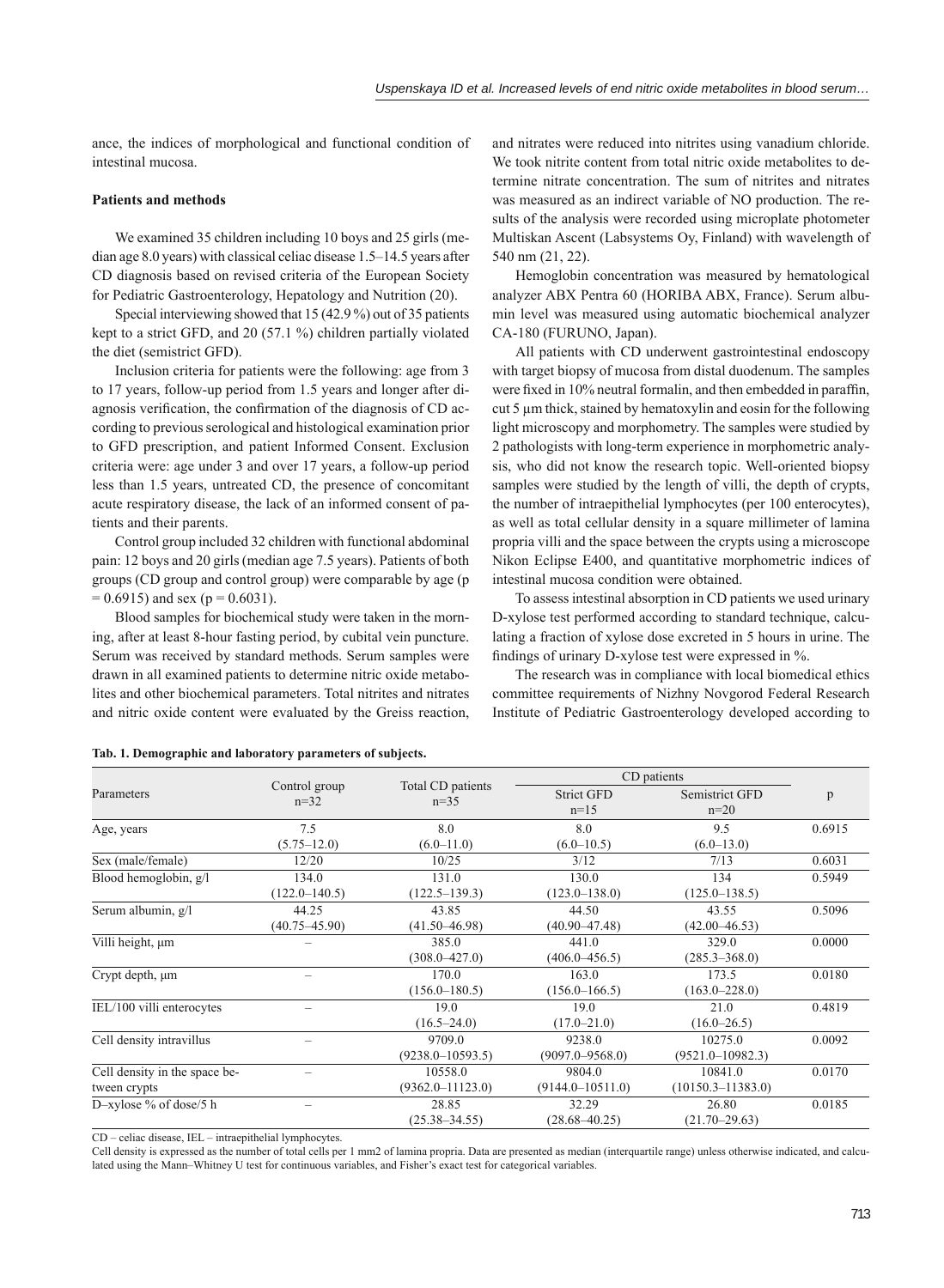712 – 717

|                                                      |                                |                                    | CD patients                        |                                 |                                                                  |
|------------------------------------------------------|--------------------------------|------------------------------------|------------------------------------|---------------------------------|------------------------------------------------------------------|
| Parameters                                           | Control group<br>$n=32$<br>(1) | Total CD patients<br>$n=35$<br>(2) | <b>Strict GFD</b><br>$n=15$<br>(3) | Semistrict GFD<br>$n=20$<br>(4) | P value<br>$(U-test)$                                            |
| $NO2$ , $\mu$ mol/l                                  | 12.35                          | 14.60                              | 11.70                              | 18.40                           | $p1-2=0.0333$                                                    |
| $p$ value $0.0280$<br>$(K-W)$                        | $(8.40 - 15.48)$               | $(9.53 - 22.95)$                   | $(9.33 - 18.10)$                   | $(10.55 - 28.80)$               | $p1-3=0.4651$<br>$p1-4=0.0099$<br>$p3-4=0.0890$                  |
| $NO3$ , $\mu$ mol/l<br>$p$ value $0.0005$<br>$(K-W)$ | 17.20<br>$(10.30 - 30.03)$     | 29.10<br>$(17.90 - 54.65)$         | 21.30<br>$(10.10 - 26.95)$         | 44.75<br>$(30.60 - 72.63)$      | $p1-2=0.0192$<br>$p1-3=0.9091$<br>$p1-4=0.0003$<br>$p3-4=0.0020$ |
| $NOx$ , $\mu$ mol/l<br>$p$ value $0.0000$<br>$(K-W)$ | 31.25<br>$(23.08 - 40.23)$     | 54.90<br>$(35.40 - 69.70)$         | 35.10<br>$(26.25 - 37.25)$         | 66.45<br>$(56.63 - 93.00)$      | $p1-2=0.0002$<br>$p1-3=0.7064$<br>$p1-4=0.0000$<br>$p3-4=0.0000$ |

 $NO_2$  – nitrite,  $NO_3$  – nitrate,  $NOx$  – nitrite/nitrate. Data are presented as median (interquartile range) unless otherwise indicated. K-W Kruskal-Wallis H-test, U Mann–Whitney U test, p – level of significance,  $p_{1,2}$  – statistically significant differences between group 1 and 2,  $p_{1,3}$  – statistically significant differences between group 1 and 3,  $p_{1,4}$ – statistically significant differences between group 1 and 4,  $p_{3-4}$  – statistically significant differences between group 3 and 4.

World Medical Association's Declaration of Helsinki, and a signed informed consent was obtained from each patient and his parents.

Statistical analysis was performed using software environment for statistical computing R, version  $2.15(23)$ .

Shapiro–Wilk test was used to control the normality of distribution of the indices. We used Levene test for homogeneity of variances. Since Gauss distribution and homogeneity of variances were not confirmed, nonparametric techniques were applied. Continuous variables were represented as medians (Me) and interquartile intervals and analyzed using Kruskal–Wallis H-test and Mann–Whitney U test. Categorical variables were expressed as counts and analyzed using Fisher's exact test. The correlations between NOx and other laboratory parameters were studied by Spearman's coefficient. The differences were considered statistically significant at a significance level of  $p < 0.05$ .

#### **Results**

Table 1 represents demographic and laboratory parameters of control children and CD patients (total CD, CD on a strict GFD, CD on a semistrict GFD). The comparison of routine laboratory parameters between the general group of CD patients and the control group did not reveal any statistically significant differences in hemoglobin level ( $p = 0.6915$ ) and serum albumin level ( $p =$ 0.5096). There were no significant differences in hemoglobin and albumin levels between the control patients and those with CD on a strict GFD, and between the control patients and those with CD on a semistrict GFD.

The mucosal condition examined by morphometric findings differed in CD patients on a strict GFD and those on a semistrict GFD. Compared to the patients keeping to a strict GFD, in patients violating a strict GFD the height of villi was lower ( $p = 0.0000$ ), and it was larger than crypt depth value ( $p = 0.0180$ ), cellular density of lamina propria in villi ( $p = 0.0092$ ) and the space between the crypts  $(p = 0.0170)$ . Urinary D-xylose excretion was higher in patients on a strict GFD than in those on a semistrict GFD ( $p = 0.0185$ ).

Table 2 demonstrates the investigation results of the end products of nitric oxide metabolites. The comparison of the two groups: total CD patients and control children showed the group of total CD patients to have higher values of NO<sub>2</sub> ( $p = 0.0333$ ), NO<sub>3</sub> ( $p =$ 0.0192), and their total content: NOx in serum ( $p = 0.0002$ ). The assessment of the parameters of products of nitric oxide metabolites using Kruskal–Wallis H-test revealed significant differences between the three groups: controls, CD patients on a strict GFD, and patients on a semistrict GFD by median values  $NO_2$  (p = 0.0280),  $NO_3$  ( $p = 0.0005$ ) and  $NOx$  ( $p = 0.0000$ ).

In comparison with the control group CD patients on a strict GFD had no significant differences in content of NO<sub>2</sub> ( $p = 0.4651$ ), NO<sub>3</sub> (p = 0.9091), NOx (p = 0.7064), while CD patients on a semistrict GFD compared to controls had statistically significantly higher level of serum NO<sub>2</sub> ( $p = 0.0099$ ), NO<sub>3</sub> ( $p = 0.0003$ ), NOx  $(p = 0.0000)$ . As compared to the children on a strict GFD, those on a semistrict GFD showed higher median values of  $NO<sub>3</sub>$  (21.30) μmol/l versus 44.75 μmol/l;  $p = 0.0020$ ) and NOx (35.10 μmol/l versus  $66.45 \text{ µmol/l}; p = 0.0000$ .

Table 3 shows the correlation analysis. Spearman rank correlation analysis performed in all CD patients revealed negative correlation between NOx concentration and the height of duodenal mucosal villi  $(p = 0.0001)$  and the value of absorption test with

**Tab. 3. Correlation analysis between serum NOx level and other laboratory parameters in celiac disease (n = 35).**

|                                         | General correlations |        |  |
|-----------------------------------------|----------------------|--------|--|
|                                         | Spearman's Rho       | p      |  |
| Villi height                            | $-0.59$              | 0.0001 |  |
| Crypt depth                             | 0.44                 | 0.0082 |  |
| IEL                                     | 0.13                 | 0.4415 |  |
| Cell density intravillus lamina propria | 0.45                 | 0.0067 |  |
| Cell density of lamina propria in the   | 0.35                 | 0.0390 |  |
| space between crypts                    |                      |        |  |
| D-xylose excretion                      | $-0.51$              | 0.0063 |  |
|                                         |                      |        |  |

IEL – intraepithelial lymphocytes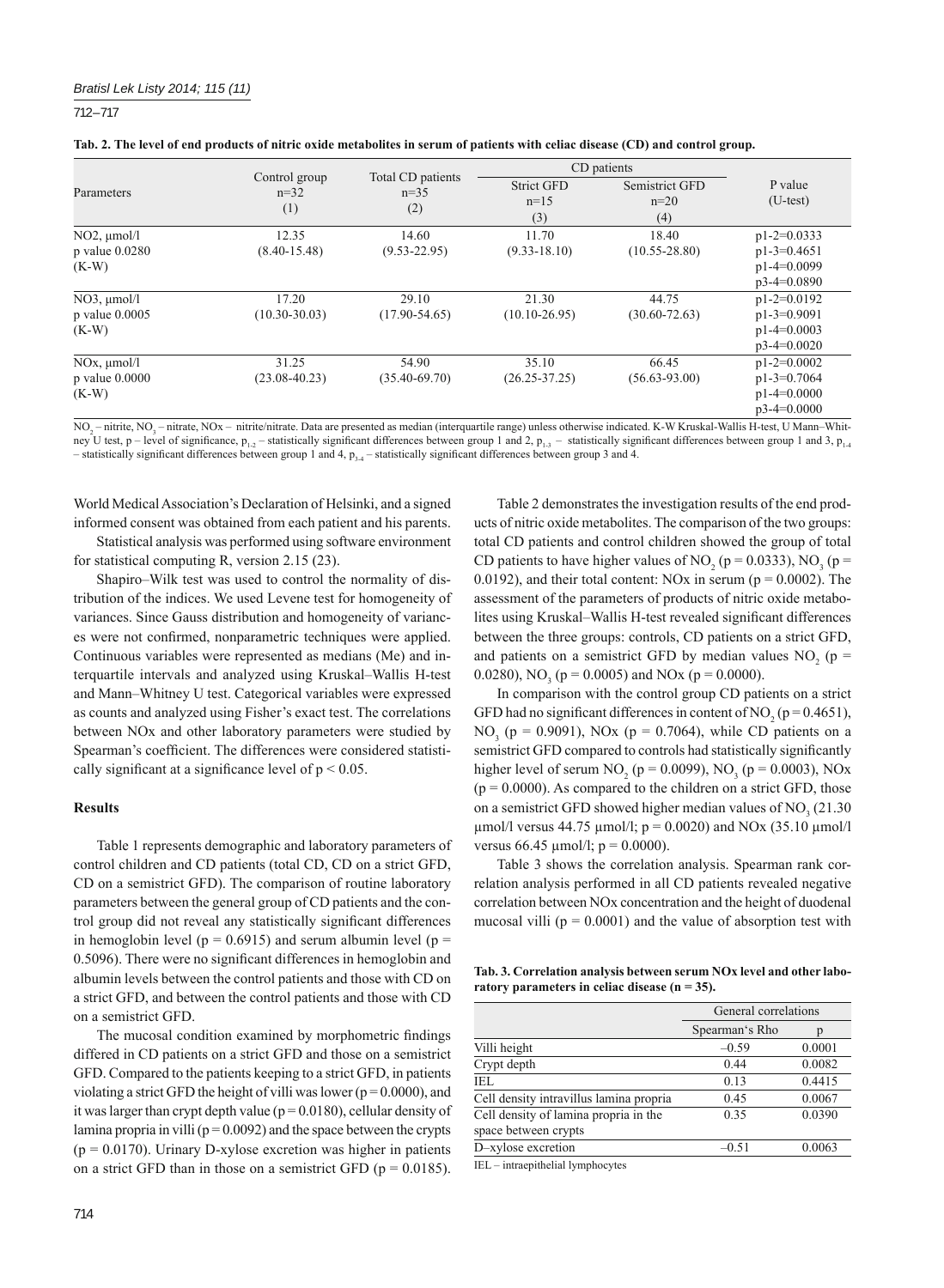urinary D-xylose ( $p = 0.0063$ ). NOx level correlated positively with the depth of crypts ( $p = 0.0082$ ), total cellular density of lamina propria villi ( $p = 0.0067$ ) and total cellular density of lamina propria of the space between the crypts ( $p = 0.0390$ ). There was no correlation between NOx level and intraepithelial lymphocyte count ( $p = 0.4415$ ).

#### **Discussion**

Currently, there is a great demand for the development of tests useful in the monitoring of CD patients in a long-term follow-up period that is of primary importance for the disease outcome and has an effect on health care system costs (24).

The aim of the present study was to determine the levels of nitric oxide metabolites in serum and reveal possible relationship between them and gluten-free diet compliance, indices of morphological and functional condition of intestinal mucosa in children with CD in a long-term follow-up.

The present study found that compared to control group, the levels of NO oxidates (i.e. nitrites, nitrates and their total content) in serum of patients on a strict GFD had no statistical differences, while in CD patients keeping to a semistrict GFD these indices were significantly higher.  $NO<sub>3</sub>$  and  $NOx$  concentrations in patients on a semistrict GFD were statistically significantly higher than in patients keeping on a strict GFD.

The data on the level of nitric oxide products in CD patients keeping to a strict GFD correspond to those reported by Ertekin et al (15). However, the study of Hollen et al (25) reports that a part of CD patients keeping to a traditional GFD have not normalized their nitrites/nitrates after a one-year diet.

Our study has found that the breach of diet compliance in CD is accompanied by an increase of the level of nitric oxide metabolites in blood serum. It seems that an increased concentration of nitric oxide products in serum in CD can indicate the intensity of an inflammatory process in the small intestine. Documentary evidence of the supposition is the revealed relationship between NOx and total cellular density of lamina propria villi and the space between the crypts in the group of total CD patients. Moreover, it is supported by the fact we have revealed: significantly higher cellular density throughout the depth of duodenal lamina propria mucosa in children with the breach of GFD compared to those on a strict GFD. The continuing intake of gluten products in patients with diagnosed CD is supposed to result in steady inflammatory process in intestinal mucosa (26). In addition, we have found significant negative correlation between NOx concentration and villi height, and positive correlation between NOx and crypt depth in children with CD. The revealed reduced height of villi and the increase of crypt depth in breach of GFD compared to a strict GFD is an evidence of a damage effect of gluten on intestinal mucosa in CD patients. According to literature reports, the damage of villi is caused by the presence of a significant accumulation of inflammatory cells in the upper part of lamina propria (27). Our findings on the correlations between nitric oxide metabolites and histological condition of intestinal mucosa in CD patients in follow-up differ from those obtained in the previous study. The latter reported of plasma NOx to be correlated with histological grade only initially (16). It may be explained by the way the small intestine bioptates are assessed. We share the opinion that only quantitative results of mucosal parameters obtained morphometrically, especially in a follow-up period, is the most sensitive and objective way to record the changes in the small intestine bioptates (28, 29) that enables to draw a significant comparison between them and other laboratory findings of a particular patient.

Our findings have revealed that serum NO<sub>x</sub> level in CD patients correlates negatively with the index of urinary D-xylose excretion within 5 hours that is widely used as an absorption test (30).

The study has showed that the increase in the concentration of nitric oxide metabolites in serum reflects abnormal morphology of the small intestine and its reduced absorption function in patients with the breach of a strict GFD. An increased concentration of end products of nitric metabolites in serum in children with CD on a semistrict GFD may also indicate high NO production.

By now, NO in body is known to be synthesized from the amino acid L-arginine by three known isoforms of NO-synthase enzyme: neuronal (nNOS), endothelial (eNOS) and inducible (iNOS). The latter synthase provides a long-standing synthesis of the greater number of NO than other isoforms. INOS promotes the pathophysiology of inflammatory diseases  $(31)$ . In gastrointestinal tract iNOS is activated in many gastrointestinal diseases. In addition, NO and its products can have protective or tissue damaging effect  $(32-34)$ .

The previous researches in intestinal bioptates in CD showed that in enterocytes and lamina propria of mucus there is an elevated expression of iNOS, the source of which are inflammatory cells (11, 35). Therefore, the increase in the level of nitric oxide metabolites in biological media in CD patients is certain to be the effect of enhanced iNOS action of the bowel.

In a number of researches there has been shown that interferongamma in combination with gliadin can contribute to the elevated expression of iNOS genes in intestinal macrophages in celiac disease (36, 37) that increases nitric oxide production. Bernardo et al (38) in their work found that in CD patients after the production startup of nitrites and interferon-gamma interleukin-15 induces more intense immune response that results in the production of other immune mediators and increases intestinal damage. It should be admitted that many aspects of the participation of iNOS, NO and its derivatives in the pathogenesis of immuno-inflammatory process in celiac disease are still not discovered completely.

Food intake of nitrates, the biological half-life of which is 5–8 h can have an impact on the level of NO metabolites in blood serum (39), and therefore, a fasting period before taking blood serum samples is recommended. In our study the blood serum samples were taken fasting in the morning after nocturnal sleep. Significant differences in the content of nitrates and nitrites between the groups of children with CD (a strict GFD and a semistrict GFD) revealed by our research are unlikely to be explained by other dietary factors but gluten.

The limitation of the method for determination of the end products of nitric oxide in serum is the impossibility to study opaque blood serum. However, in clinical practice such cases are rare.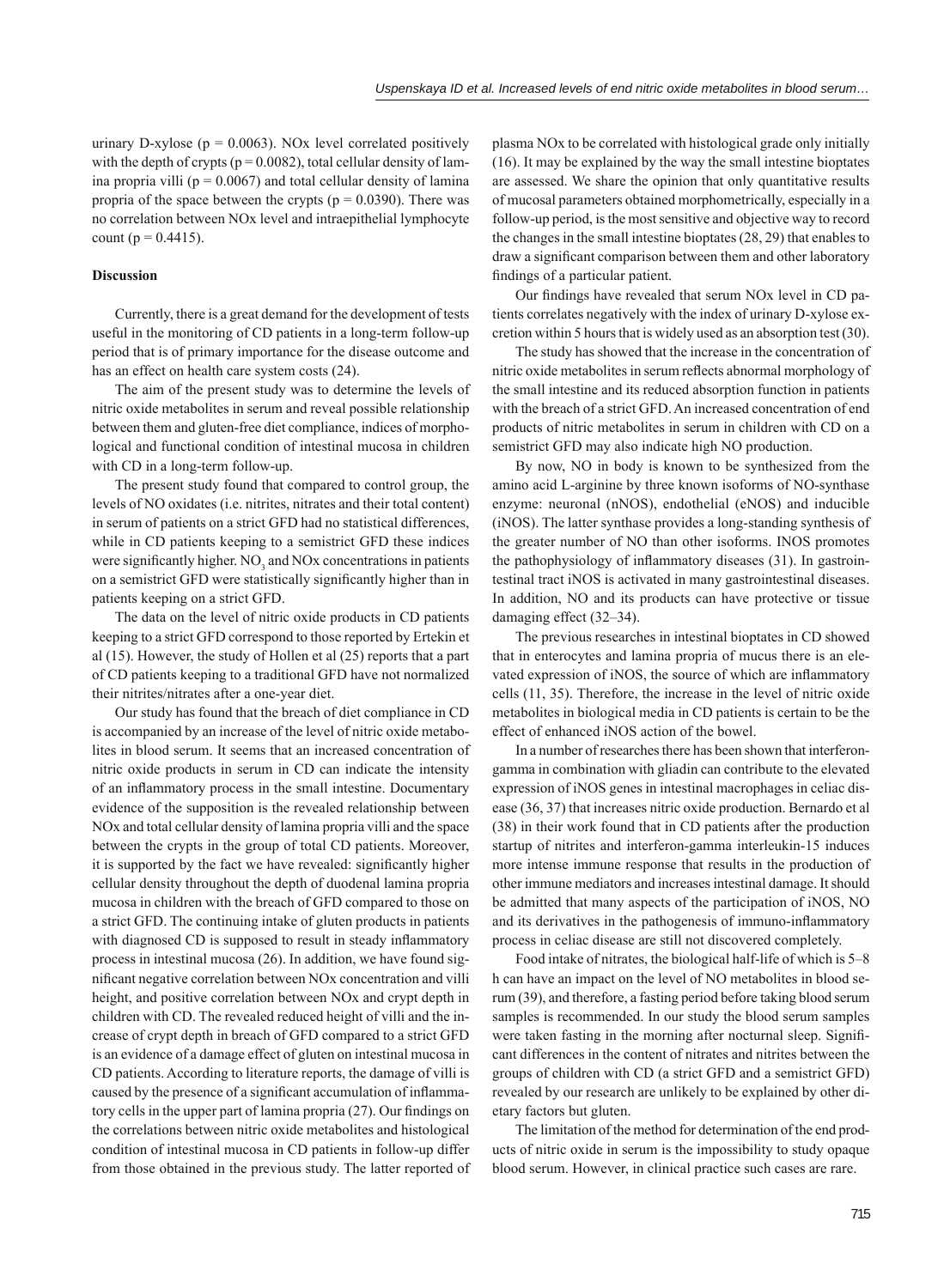### 712 – 717

### **Conlusion**

The level of stable nitric oxide end products in serum in children with CD breaking a strict GFD in a long-term follow-up period is significantly increased. The changes of serum NO<sub>x</sub> content in CD patients are significantly associated with particular morphometrical parameters of intestinal mucosa and the value of a functional absorption test. The increase of the level of nitric oxide metabolites accompanies the exacerbation of chronic inflammatory process with villi damage in the intestinal mucosa in children breaking a strict gluten-free diet. The concentration of nitric oxide metabolites in blood serum is a useful, minimally invasive and quick measured biomarker to monitor dietary compliance and the intestinal mucosa condition in children with CD in annual examination in clinic. Further studies will enable to improve the system of a long-term follow-up in CD patients and provide up-to-date information about NO participation in the pathogenesis of the disease.

#### **References**

**1. Bai JC, Fried M, Corazza GR et al.** World gastroenterology organisation global guidelines on celiac disease. J Clin Gastroenterol 2013; 47 (2): 121–126.

**2. Catassi C, Cobellis G.** Coeliac disease epidemiology is alive and kicking, especially in the developing world. Dig Liver Dis 2007; 39 (10): 908–910.

**3. Mustalahti K, Catassi C, Reunanen A et al.** The prevalence of celiac disease in Europe: results of a centralized, international mass screening project. Ann Med 2010; 42 (8): 587–595.

**4. Lionetti E, Catassi C.** New clues in celiac disease epidemiology, pathogenesis, clinical manifestations, and treatment. Int Rev Immunol 2011; 30 (4): 219–231.

**5. Makovicky P.** What can we do to promote the recognition of celiac disease: a report on diagnostic strategies. Bratisl Lekárske Listy 2010; 111 (3): 163–165.

**6. Husby S, Koletzko S, Korponay-Szabó IR et al.** European Society for Pediatric Gastroenterology, Hepatology, and Nutrition guidelines for the diagnosis of coeliac disease. J Pediatr Gastroenterol Nutr 2012; 54 (1): 136–160.

**7. Gujral N.** Celiac disease: Prevalence, diagnosis, pathogenesis and treatment. World J Gastroenterol 2012; 18 (42): 6036.

8. Cirino G, Distrutti E, Wallace JL. Nitric oxide and inflammation. Inflamm Allergy Drug Targets 2006; 5 (2): 115-119.

**9. Alusik S, Jedlickova V, Paluch Z, Zecova S.** Plasma levels of nitrite/ nitrate and inflammation markers in elderly individuals. Bratisl Lekárske Listy 2008; 109 (7): 289–292.

**10. Beckett CG, Dell'Olio D, Ellis HJ, Rosen-Bronson S, Ciclitira PJ.**  The detection and localization of inducible nitric oxide synthase production in the small intestine of patients with coeliac disease. Eur J Gastroenterol Hepatol 1998; 10 (8): 641–647.

**11. Daniels I, Cavill D, Murray IA, Long RG.** Elevated expression of iNOS mRNA and protein in coeliac disease. Clin Chim Acta 2005; 356 (1-2): 134–142.

**12. Sundqvist T, Laurin P, Fälth-Magnusson K, Magnusson KE, Sten**hammar L. Significantly increased levels of nitric oxide products in urine of children with celiac disease. J Pediatr Gastroenterol Nutr 1998; 27 (2): 196–198.

**13. Högberg L, Webb C, Fälth-Magnusson K et al.** Children with screening-detected coeliac disease show increased levels of nitric oxide products in urine. Acta Paediatr 2011; 100 (7): 1023–1027.

**14. Murray IA, Bullimore DW, Long RG.** Fasting plasma nitric oxide products in coeliac disease. Eur J Gastroenterol Hepatol 2003; 15 (10): 1091–1095.

**15. Ertekin V, Selimoğlu MA, Türkan Y, Akçay F.** Serum nitric oxide levels in children with celiac disease. J Clin Gastroenterol 2005; 39 (9): 782–785.

**16. Spencer HL, Daniels I, Shortland J, Long RG, Murray IA.** Effect of a gluten-free diet on plasma nitric oxide products in coeliac disease. Scand J Gastroenterol 2004; 39 (10): 941–945.

**17. Rodrigues AF, Jenkins HR.** Investigation and management of coeliac disease. Arch Dis Child 2008; 93 (3): 251–254.

**18. Jadresin O, Misak Z, Sanja K, Sonicki Z, Zizić V.** Compliance with gluten-free diet in children with coeliac disease. J Pediatr Gastroenterol Nutr 2008; 47 (3): 344–348.

**19. Errichiello S, Esposito O, Di Mase R et al.** Celiac disease: predictors of compliance with a gluten-free diet in adolescents and young adults. J Pediatr Gastroenterol Nutr 2010; 50 (1): 54–60.

**20. Walker-Smith JA, Guandalini S, Schmitz J, Shmerling DH, Vi**sakorpi JK. Revised criteria for diagnosis of coeliac disease. Report of Working Group of European Society of Paediatric Gastroenterology and Nutrition. Arch Dis Child 1990; 65 (8): 909–911.

**21. Miranda KM, Espey MG, Wink DA.** A rapid, simple spectrophotometric method for simultaneous detection of nitrate and nitrite. Nitric Oxide Biol Chem Off J Nitric Oxide Soc 2001; 5 (1): 62–71.

**22. Sun J, Zhang X, Broderick M, Fein H.** Measurement of Nitric Oxide Production in Biological Systems by Using Griess Reaction Assay. Sensors 2003; 3 (8): 276–284.

**23. R: A Language and Environment for Statistical Computing. R:** A Language and Environment for Statistical Computing. Vienna, Austria: R: A Language and Environment for Statistical Computing; 2013. http:// www.R-project.org/

**24. Ghosh S.** Advances in our understanding of the pathogenesis of celiac disease. Can J Gastroenterol 2011; 25 (4): 186.

**25. Hollén E, Forslund T, Högberg L et al.** Urinary nitric oxide during one year of gluten-free diet with or without oats in children with coeliac disease. Scand J Gastroenterol 2006; 41 (11): 1272–1278.

**26. Murray JA.** Celiac sprue: to diet or digest. Clin Gastroenterol Hepatol 2005; 3 (7): 629–630.

**27. Ensari A.** Gluten-sensitive enteropathy (celiac disease): controversies in diagnosis and classification. Arch Pathol Lab Med 2010; 134 (6): 826–836.

**28. Arikan C, Zihni C, Cakir M, Alkanat M, Aydogdu S.** Morphometric analysis of small-bowel mucosa in Turkish children with celiac disease and relationship with the clinical presentation and laboratory findings. Dig Dis Sci 2007; 52 (9): 2133–2139.

**29. Cummins AG, Alexander BG, Chung A et al.** Morphometric evaluation of duodenal biopsies in celiac disease. Am J Gastroenterol 2011; 106 (1): 145–150.